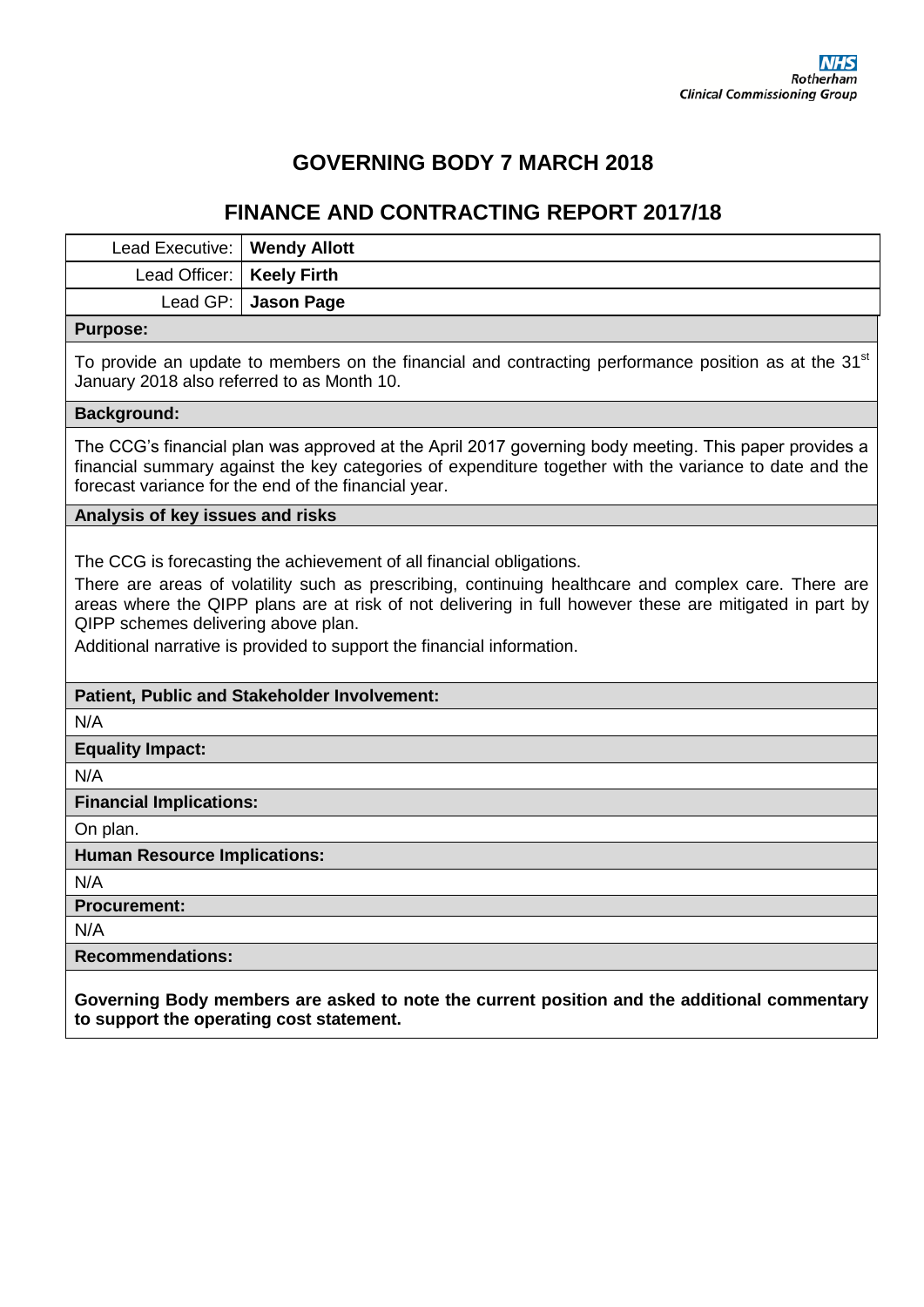#### **1. Revenue Resource Allocation**

 NHS Rotherham CCG has been notified of a revenue resource allocation of £399.8m for operational purposes at month 10. During the month the CCG received additional resource allocations totalling £0.923m.

- £0.474m Share of £2.8m transformation resource
- £0.261m Primary care network funding
- £0.150m Morbid Obesity
- £0.030m BCF Support funding
- £0.008m CYP IAPT trainee support costs

# **2. Cash**

|                            |      |          |      |      | Apr-17   May-17   Jun-17   Jul-17   Aug-17   Sep-17   Oct-17   Nov-17   Dec-17   Jan-18   Feb-18   Mar-18 |      |      |      |      |      |     |     |
|----------------------------|------|----------|------|------|-----------------------------------------------------------------------------------------------------------|------|------|------|------|------|-----|-----|
|                            | £'m  | £'m      | £'m  | £'m  | £'m                                                                                                       | £'m  | £'m  | £'m  | £'m  | £'m  | £'m | £'m |
| Monthly Cash drawings      | 31.0 | 28.5     | 33.0 | 29.0 | 31.5                                                                                                      | 29.0 | 27.0 | 27.0 | 29.0 | 34.0 |     |     |
| Ledger Cash Balance        | 0.4  | 0.1      | 2.9  | 5.1  | 6.2                                                                                                       | 6.1  | 3.6  | 4.2  | 4.2  | 11.0 |     |     |
| <b>Cash Balance as a %</b> | .29% | $0.35\%$ |      |      | 8.79%   17.59%  19.68%   21.17%   13.41%   15.56%   14.43%   32.35%                                       |      |      |      |      |      |     |     |

CCGs are allocated a Maximum Cash Drawdown (MCD) figure from the NHSE Cash Management Team. The CCG has been notified of a revised MCD of £400.3m at month 10.

### **3. Better Payment Practice Code**

NHS Rotherham CCG has signed up to the Prompt Payment Code administered by the Institute of Credit Management which requires the CCG to pay all valid invoices by the due date or within 30 days of receipt of a valid invoice, whichever is later.

|                                                         | Number of | Value of |
|---------------------------------------------------------|-----------|----------|
|                                                         | invoices  | invoices |
| April 2017 to January 2018                              | 2017-18   | 2017-18  |
| Percentage of non-NHS trade invoices paid within target | 99.94%    | 99.86%   |
| Percentage of NHS trade invoices paid within target     | 99.86%    | 99.99%   |

### **4. Reporting of Control Total**

NHSE require CCGs to report a control total. The figures which are recognised for 2017-18 are set out in the table below comprising of; the £9.5m non-recurrent fund relating to the return of previous years' surpluses (pre-CCG), drawdown of £1.2m 'returned' from this £9.5m, the 1% surplus figure which all CCG's are obligated to achieve, and the 1% 'national risk reserve' which the CCG released in 2016-17.

|                                      | £'000    |
|--------------------------------------|----------|
| Previously banked surpluses          | 9,523    |
| $ $ Agreed cash drawdown 2017/18 $ $ | (1, 200) |
| 17/18 1% surplus                     | 3,952    |
| Add back 1% risk reserve 16/17       | 3,891    |
| <b>TOTAL</b>                         | 16,166   |

### **5. Operating Cost Statement (OCS)**

The overall position for the CCG is shown below. Further details regarding significant variances are provided in the remainder of this report. Following guidance from NHSE in October, it is likely that the CCG will be instructed to contribute an additional £1.8m (being the 0.5% risk reserve held in the CCG's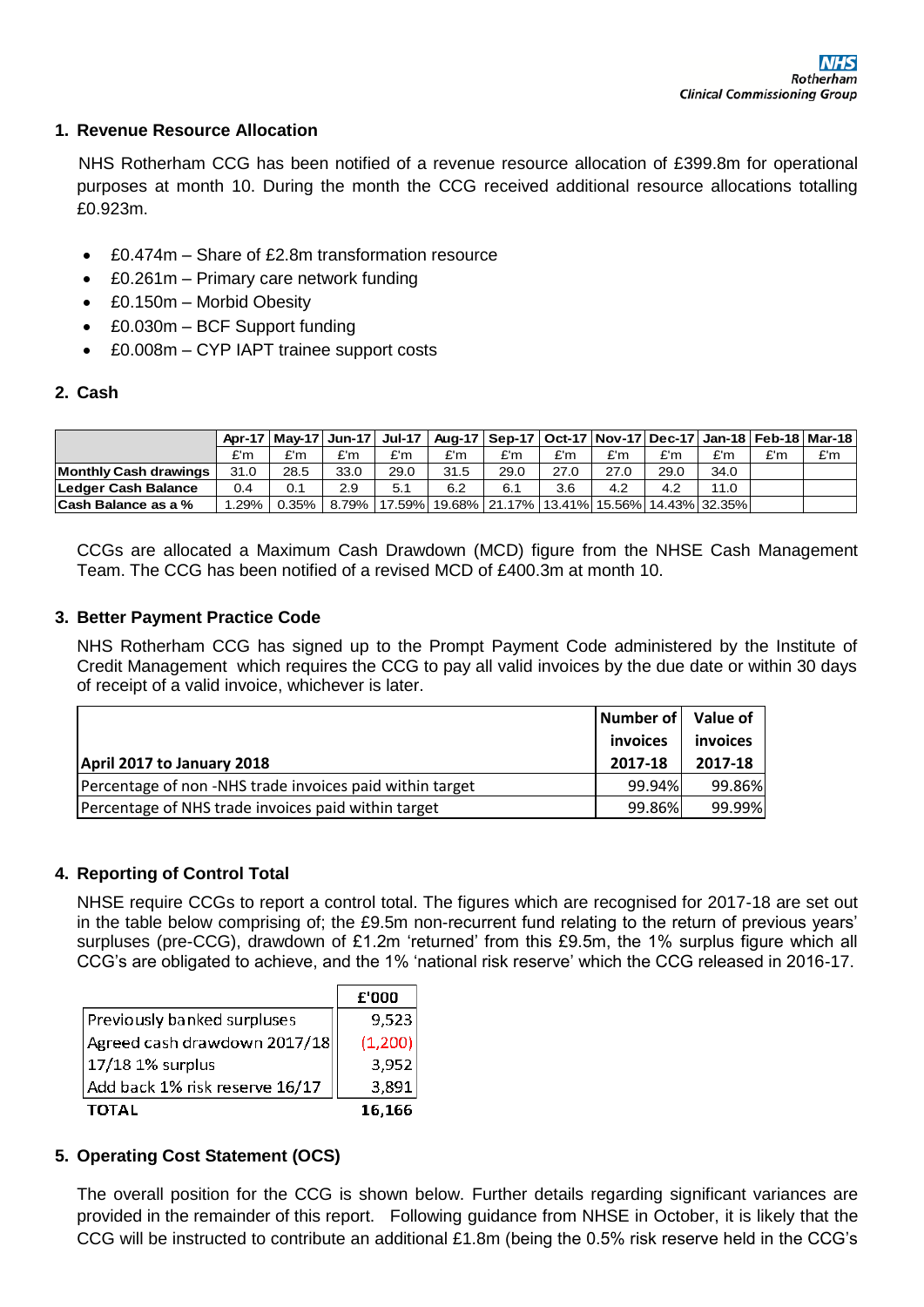#### **NHS** Rotherham

central budgets as per the 2017/18 business rules) which will be reported as a surplus to the control total in section 4 above. This is not reflected in the table below as it is assumed to be dependent upon the national position which will be more certain in the final quarter of 2017/18.

As previously reported, all CCGs are in receipt of a letter from Paul Baumann setting out the potential treatment of the savings from Category M drugs on the CCG's control total. Assumptions have been adjusted for prudently in the forecast outturn and this may impact on the final surplus for 2017/18.

| <b>Prior Month</b>                                                  | Year to Date (Month 10) |               | <b>Forecast Outturn</b> |               |                 |             |
|---------------------------------------------------------------------|-------------------------|---------------|-------------------------|---------------|-----------------|-------------|
| Forecast                                                            |                         |               |                         |               |                 |             |
| Outturn<br>Variance                                                 |                         |               | Variance                | Annual        | <b>Forecast</b> | Forecast    |
| Variance<br>to Date                                                 | <b>Budget</b>           | <b>Actual</b> | to Date                 | <b>Budget</b> | Outturn         | Variance    |
| £'000<br>£'000                                                      | £'000                   | £'000         | £'000                   | £'000         | £'000           | £'000       |
| <b>Acute Services</b>                                               |                         |               |                         |               |                 |             |
| Rotherham NHS Foundation Trust - Acute<br>(169)<br>180              | 116,419                 | 116,385       | (35)                    | 139,800       | 139,980         | 180         |
| Sheffield Teaching Hospitals NHS FT<br>570<br>685                   | 18,439                  | 19,152        | 713                     | 22,065        | 22,823          | 758         |
| Doncaster & Bassetlaw Hospitals NHS FT<br>(334)<br>(389)            | 8,479                   | 8,130         | (349)                   | 10,159        | 9,756           | (403)       |
| <b>Other NHS Contracts</b><br>153<br>203                            | 3,309                   | 3,542         | 233                     | 4,008         | 4,315           | 306         |
| Ambulance Services (including PTS and 111)<br>(14)<br>(11)          | 9,075                   | 9,083         | 8                       | 10,852        | 10,842          | (10)        |
| Other Non NHS Acute Services<br>137<br>191                          | 2,645                   | 2,791         | 147                     | 3,068         | 3,286           | 218         |
| Other Non Contract (including NCA's)<br>(33)<br>53                  | 1,692                   | 1,710         | 18                      | 2,030         | 2,142           | 111         |
| <b>Sub total Acute Services</b><br>912<br>310                       | 160,057                 | 160,793       | 736                     | 191,983       | 193,143         | 1,160       |
| <b>Mental Health &amp; Learning Disability</b>                      |                         |               |                         |               |                 |             |
| Rotherham, Doncaster & South Humber FT<br>45<br>80                  | 24,992                  | 25,059        | 67                      | 29,991        | 30,081          | 90          |
| Other Providers (Mental Health & LD)<br>867<br>710                  | 4,710                   | 5,510         | 800                     | 5,652         | 6,610           | 959         |
| Sub total Mental Health & LD<br>947<br>755                          | 29,702                  | 30,569        | 867                     | 35,642        | 36,692          | 1,049       |
| <b>Community Services</b>                                           |                         |               |                         |               |                 |             |
| Rotherham NHS Foundation Trust - Community<br>0<br>0                | 24,317                  | 24,317        | 0                       | 29,181        | 29,181          | $\mathbf 0$ |
| Rotherham Hospice<br>0<br>0                                         | 2,609                   | 2,609         | (0)                     | 3,130         | 3,130           | 0           |
| Other Providers (Community)<br>(5)<br>12                            | 172                     | 186           | 14                      | 206           | 218             | 12          |
| <b>Sub total Community Services</b><br>(5)<br>12                    | 27,098                  | 27,112        | 14                      | 32,518        | 32,530          | 12          |
| <b>Primary Care</b>                                                 |                         |               |                         |               |                 |             |
| Prescribing<br>(512)<br>(682)                                       | 41,367                  | 40,455        | (912)                   | 49,641        | 48,546          | (1,095)     |
| GP Primary Care Services (Primary Care Committee)<br>(442)<br>(600) | 31,894                  | 31,327        | (568)                   | 38,275        | 37,528          | (748)       |
| Commissioned Primary Care Services (Other)<br>(82)<br>(133)         | 1,347                   | 1,255         | (92)                    | 1,616         | 1,558           | (58)        |
| <b>GP Information Technology</b><br>0<br>(42)                       | 591                     | 577           | (14)                    | 710           | 710             | 0           |
| <b>Sub total Primary Care Services</b><br>(1,078)<br>(1, 415)       | 75,199                  | 73,614        | (1, 586)                | 90,242        | 88,341          | (1,901)     |
| <b>Other Programme Services</b>                                     |                         |               |                         |               |                 |             |
| Local Authority / Joint Services<br>(38)<br>0                       | 9,155                   | 9,108         | (47)                    | 10,986        | 10,986          | $\mathbf 0$ |
| Continuing Care & Funded Nursing Care<br>952<br>1,292               | 17,305                  | 18,248        | 943                     | 20,766        | 21,915          | 1,149       |
| <b>Voluntary Sector Grants / Services</b><br>0<br>(5)               | 1,389                   | 1,385         | (4)                     | 1,670         | 1,665           | (5)         |
| <b>Sub total Other Programme Services</b><br>913<br>1,287           | 27,849                  | 28,741        | 892                     | 33,422        | 34,566          | 1,144       |
| Corporate                                                           |                         |               |                         |               |                 |             |
| Corporate: Running Costs<br>(601)<br>(558)                          | 4,543                   | 4,043         | (500)                   | 5,473         | 4,873           | (600)       |
| Corporate: Non-Running Costs<br>(5)<br>(77)                         | 2,243                   | 2,146         | (97)                    | 2,703         | 2,472           | (231)       |
| <b>Sub total Corporate</b><br>(607)<br>(635)                        | 6,786                   | 6,189         | (597)                   | 8,175         | 7,344           | (831)       |
| Sub total - all areas<br>289<br>1,108                               | 326,692                 | 327,017       | 326                     | 391,982       | 392,616         | 634         |
| <b>Central</b>                                                      |                         |               |                         |               |                 |             |
| Centrally held Budgets<br>(202)<br>(1, 108)                         | 4,438                   | 4,113         | (326)                   | 6,000         | 5,366           | (634)       |
| 0.5 % Risk Reserve uncommitted<br>0<br>0                            | 0                       | 0             | 0                       | 1,794         | 1,794           | 0           |
| <b>Sub total Central</b><br>(202)<br>(1, 108)                       | 4,438                   | 4,113         | (326)                   | 7,794         | 7,160           | (634)       |
| <b>TOTAL (Surplus)/ Deficit</b><br>87<br>0                          | 331,130                 | 331,130       | (0)                     | 399,776       | 399,776         | $\mathbf 0$ |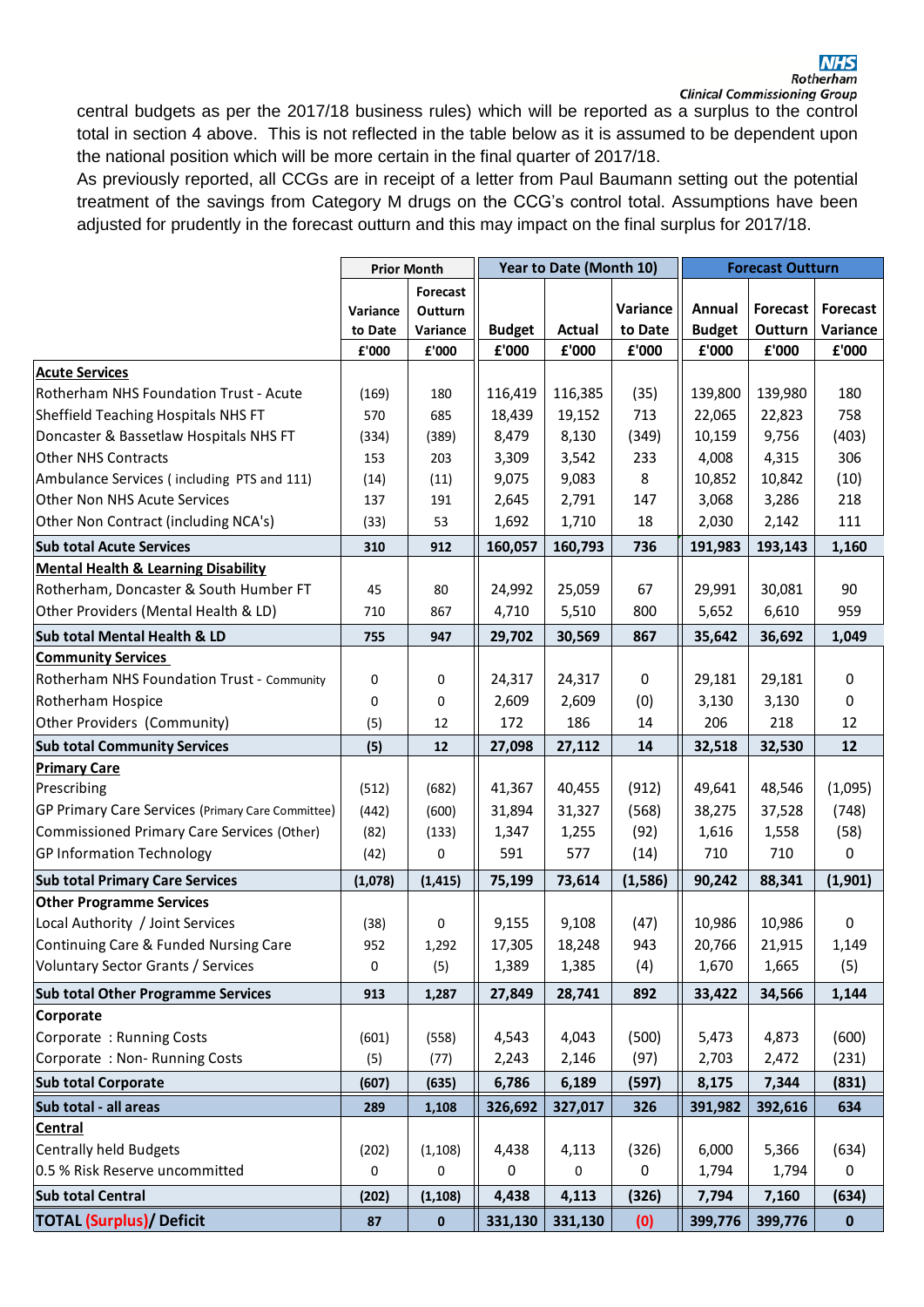# **6. Acute Services**

# **6.1. The Rotherham Foundation Trust (TRFT)**

Based on the unvalidated month 9 data a £0.17m over-performance is forecast for year end. The data available indicates a £0.04m under-performance year to date. However TRFT's data includes uncoded (U codes) activity (7160 spells) for month 9 flex, which creates issues with both assessing and valuing the likely chargeable activity at the freeze date. Previously TRFT's system calculated income due for un-coded activity based on the HRG with the highest activity in the previous month. The Trust is now using a different method that apportions the U Codes across all activity. The CCG are monitoring this to ensure it is more in line with what is charged when the activity is coded at freeze. A summary of the TRFT contract position at month 9 is set out below:

|                                                  |                                  | Activity        |                 |                       |          |
|--------------------------------------------------|----------------------------------|-----------------|-----------------|-----------------------|----------|
| <b>TRFT Acute Contract</b>                       | <b>OCS YTD</b><br>Variance<br>£m | Apr-Dec<br>2016 | Apr-Dec<br>2017 | Year on<br>Year $+/-$ | %<br>+/- |
| AandE                                            | (0.3)                            | 56,238          | 55,242          | (996)                 | $-1.8%$  |
| Assessments                                      | 0.4                              | 6,034           | 6,965           | 931                   | 15.4%    |
| <b>Emergency Admissions</b>                      | 1.7                              | 14,955          | 15,467          | 512                   | 3.4%     |
| <b>Outpatient First Attendances</b>              | (0.1)                            | 42,007          | 42,861          | 854                   | 2.0%     |
| Outpatient Follow up Attendances                 | 1.0                              | 103,138         | 106,668         | 3,530                 | 3.4%     |
| Day Case & Elective                              | (0.5)                            | 19,217          | 18,913          | (304)                 | $-1.6%$  |
| Maternity Pathway                                | (0.3)                            | 4,592           | 4,339           | (253)                 | $-5.5%$  |
| Other                                            | 0.1                              |                 |                 |                       |          |
| Contract Adjustments (e.g. OP ratios/UECC block) | (2.0)                            |                 |                 |                       |          |
| <b>Total</b>                                     | (0.0)                            | 246,181         | 250,455         | 4,274                 | 1.7%     |

(i) **A&E** attendances are down against plan and against last year's activity. There is a block contract agreement for all emergency activity; this is therefore adjusted back to plan.

(ii) **Assessments and emergency admissions** are £2m over plan which has been adjusted back to plan in line with the block contract agreement. The year on year activity increase of 3.4% is predominantly Paediatric activity.

**Action:** TRFT colleagues took an action to correct the classification of the admissions that should be assessments this is now reflected in the 2018/19 plan.

- (iii) **Outpatient first attendances** are slightly up against plan and 2.0% up against last year. This appears to be in Ophthalmology and Dermatology but the overall year on year increase is in line with the growth included in the contract.
- (iv) **Outpatient follow-up attendances** are £1m up against plan; a £0.7m reduction on the contract adjustment line has been made for the specialties that are above the contracted ratios. The remaining over-performance is in several specialties.

**Action taken:** RCCG has contracted again at these ratio levels in 2018/19.

- (v) **Day Case & Elective activity** is still under plan in Urology. TRFT has requested a further adjustment to outpatient procedures for the introduction of the best practice tariff. This will bring the under-performance down. This will be addressed in the 2018/19 contract. By adjusting for the under-performance in Urology, the over-performance against plan is £1.2m. In the main this relates to General Surgery and T&O. Month 9 reporting on clinical thresholds (see below) is showing a reduction, but not the reduction contracted for, particularly hip and knee replacement, gallstones and inguinal hernias in adults which fall under these specialties. The audits are now complete and show that 30.5% of hip and knee replacements, 18% ganglion and 13% carpal tunnel syndrome did not comply with the clinical threshold policy, this has therefore been deducted and included in the above position. All other audits showed compliance.
	- (vi) **Other –** no significant issues to report.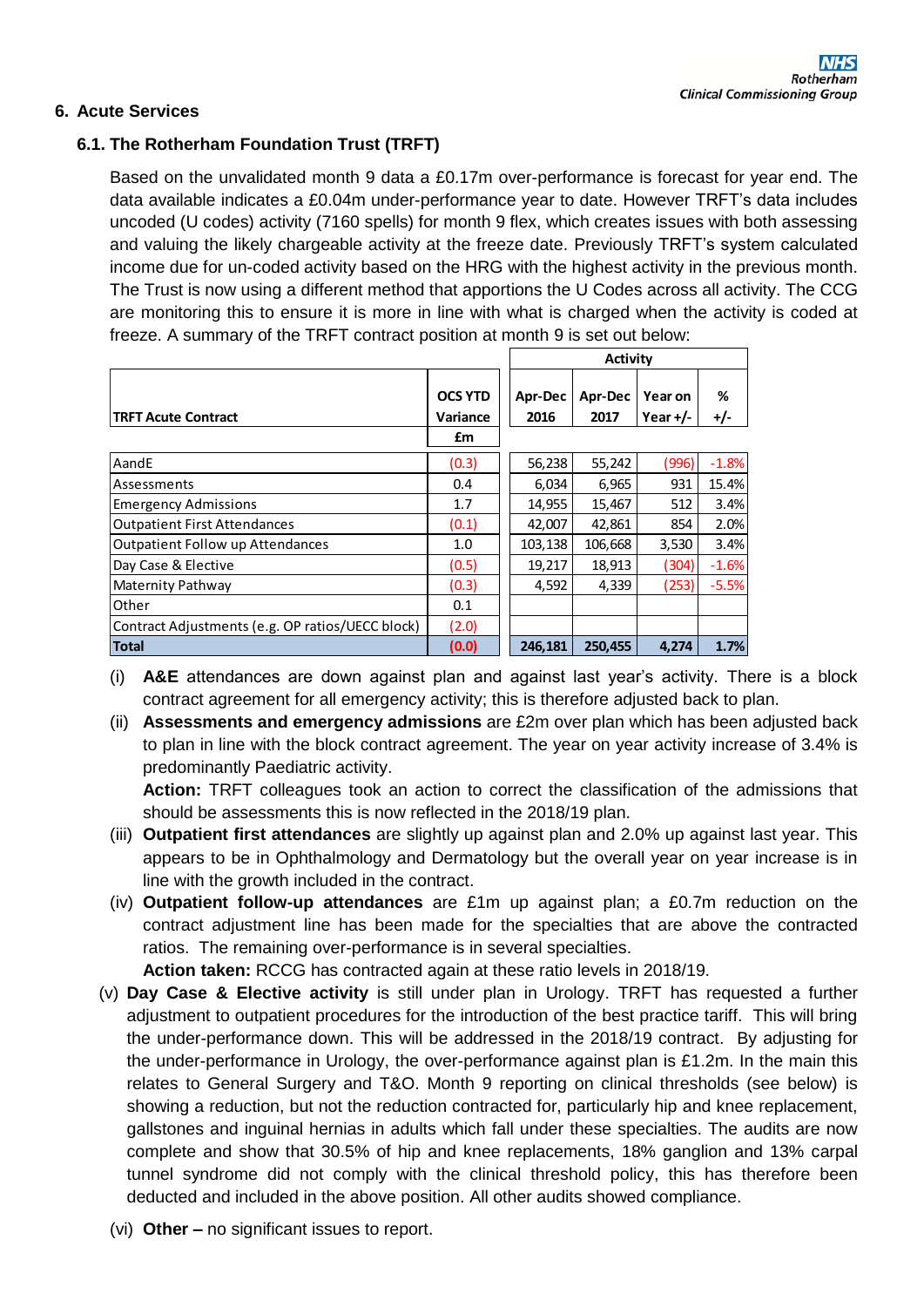#### **6.2. Other secondary care contracts**

There is access to month 9 flex data for all other secondary care contracts showing an overperformance of £0.7m against plan, mainly in day case and elective activity. This is predominantly Sheffield Teaching Hospitals and linked to the changes resulting from HRG4+. Month 9 reporting on clinical thresholds below (all contracts) is showing that although there has been a reduction, it isn't the reduction contracted for. Care UK, BMI and One Health are over-performing by £0.27m, £0.19m of this is Clinical Thresholds.

|                                                  | <b>OCS YTD</b> | Apr-Dec | Apr-Dec | Year on    | %        |
|--------------------------------------------------|----------------|---------|---------|------------|----------|
| <b>Other Acute Contract</b>                      | Variance       | 2016    | 2017    | Year $+/-$ | $+/-$    |
|                                                  | £m             |         |         |            |          |
| AandE                                            | 0.0            | 12,469  | 12,434  | (35)       | $-0.3%$  |
| Assessments                                      | (0.0)          | 225     | 220     | 5)         | $-2.3%$  |
| <b>Emergency Admissions</b>                      | 0.1            | 2,959   | 3,057   | 99         | 3.3%     |
| <b>Outpatient First Attendances</b>              | 0.1            | 14,792  | 13,045  | (1, 747)   | $-11.8%$ |
| Outpatient Follow up Attendances                 | 0.3            | 36,506  | 36,888  | 382        | 1.0%     |
| Day Case & Elective                              | 0.6            | 8,930   | 9,415   | 485        | 5.4%     |
| Maternity Pathway                                | (0.0)          | 573     | 548     | (25)       | $-4.4%$  |
| Other                                            | (0.3)          |         |         |            |          |
| Contract Adjustments (e.g. OP ratios/UECC block) | 0.0            |         |         |            |          |
| <b>Total</b>                                     | 0.7            | 76,454  | 75,607  | $-847$     | $-1.1%$  |

#### **6.3. April to December 17 Clinical Threshold Position**

Clinical Thresholds are showing a reduction in all areas but not the reductions that were expected at this point, particularly in gallstones, hip and knee replacement and inguinal hernias in adults. This is consistent with the over-performance at TRFT and other contracts.

Action taken: All audits are now complete and have been signed off through CRMC by both RCCG and TRFT. The outcome of the audits has been reflected in the activity and financial forecast against these procedures within the TRFT contract.

|                                | <b>Spells Meeting Threshold Criteria</b> |         |            |                |                  |  |  |  |
|--------------------------------|------------------------------------------|---------|------------|----------------|------------------|--|--|--|
| Procedure                      |                                          |         | Increase/  | ℅<br>Increase/ | <b>Required</b>  |  |  |  |
|                                | 2016/17                                  | 2017/18 | (Decrease) | (Decrease)     | <b>Reduction</b> |  |  |  |
| Carpal Tunnel Syndrome         | 239                                      | 187     | $-52$      | $-22%$         | $-40%$           |  |  |  |
| <b>Cataract Surgery</b>        | 1,470                                    | 1,399   | $-71$      | $-5%$          | $-30%$           |  |  |  |
| <b>Dupuytren's Contracture</b> | 80                                       | 59      | $-21$      | $-26%$         | $-20%$           |  |  |  |
| <b>Asymptomatic Gallstones</b> | 210                                      | 173     | $-37$      | $-18%$         | $-100%$          |  |  |  |
| Ganglion                       | 57                                       | 46      | $-11$      | $-19%$         | $-100%$          |  |  |  |
| Hip and Knee Replacement       | 568                                      | 567     | $-1$       | 0%             | $-25%$           |  |  |  |
| Inguinal hernias in adults     | 333                                      | 270     | $-63$      | $-19%$         | $-50%$           |  |  |  |
| <b>Trigger Finger</b>          | 58                                       | 33      | $-25$      | $-43%$         | 0%               |  |  |  |
| <b>Grand Total</b>             | 3,015                                    | 2,734   | $-281$     | $-9%$          |                  |  |  |  |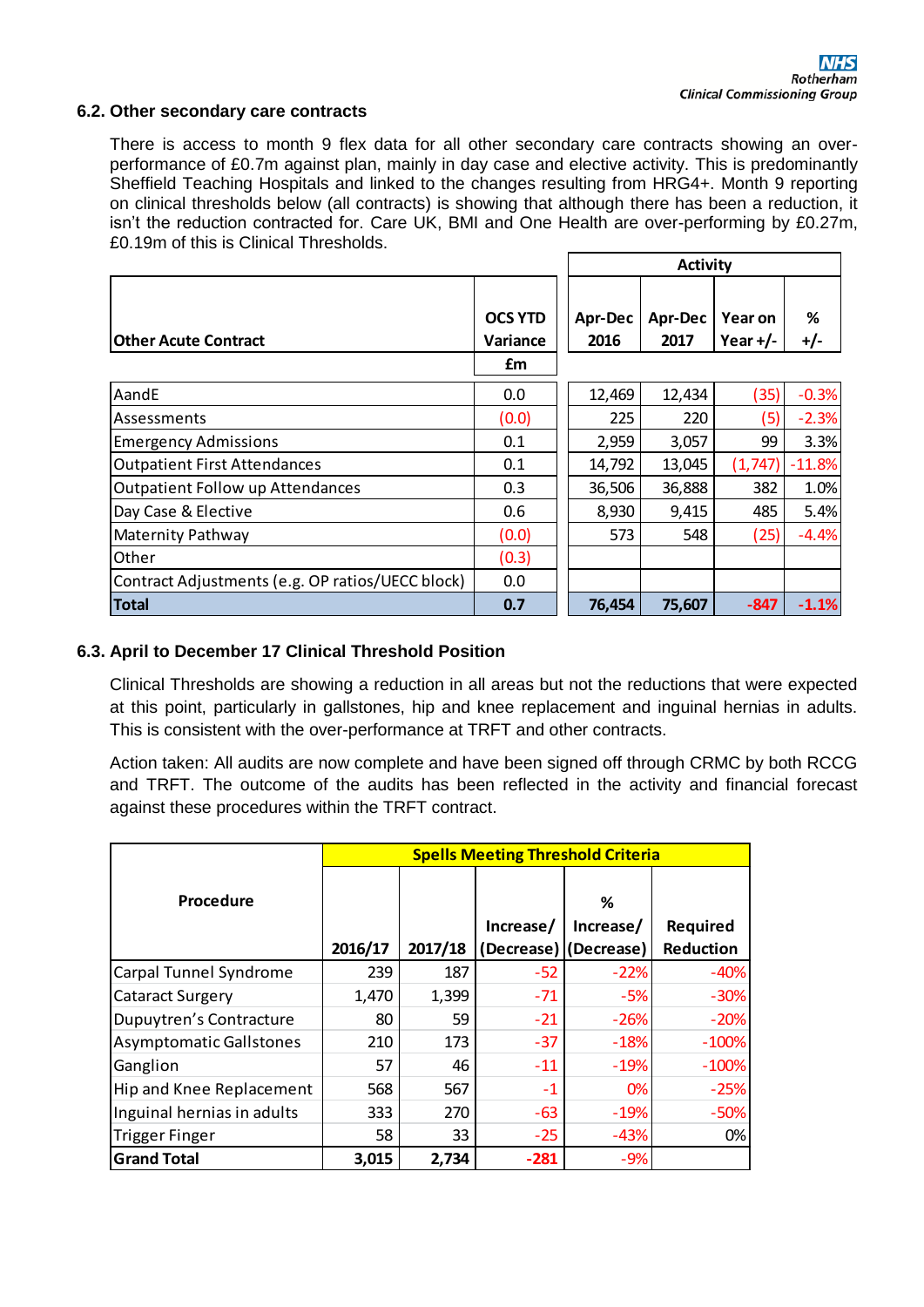# **7. Mental Health & Learning Disabilities**

# **7.1. RDaSH**

The CCG holds a block contract with RDaSH generally will not show any variance. Separate to this is a budget to fund Section 117 placements which have a forecast overspend of £0.1m.

# **7.2. Other Providers (Mental Health and LD)**

Clinical plans are in place to review and assess patients to ensure that the most appropriate packages are commissioned. Financial forecasts are made on the basis of current clinical expectation regarding the intensity and length of placements. A number of brain injury patients are expected to remain in their current placements for this financial year and a high cost LD patient is currently forecast to remain for the full year.

# **8. Prescribing**

- **8.1.** The latest dataset for the Prescriptions' Pricing Department (PPD) is based on 8 months of prescriptions and is still very volatile therefore forecasting an accurate year end position is challenging. The Medicines Management QIPP schemes are performing above plan by £0.4m.
- **8.2.** As previously reported, most QIPP schemes are well progressed but national shortages in specific items are contributing to increased costs throughout the year and leading to some pharmacies experiencing considerable supply challenges at the moment. There are traditionally around 10 drugs declared as "No Cheaper Stock Obtainable" (NCSO) but more recently this has been 65 drug lines including high volume drugs such as the most commonly prescribed migraine and antipsychotic drugs. This is currently estimated as a pressure of £1.9m in 2017/18. The forecast outturn position accounts for this prudently but the extent to which the full pressure is recognised in national monitoring data is less clear and a risk to the prescribing envelope.
- **8.3.** Supply problems and drug shortages are an ongoing issue. Very little manufacturing is UK based and pharmaceuticals are priced in Dollars and Euros therefore if UK sterling continues to lose value then the drug tariff prices may not be sustainable.
- **9. Continuing Care and Funded Nursing Care -** there are no significant movements this month.

### **10. GP Primary Care services (Co-Committee)**

Practice related elements of the GP primary care allocation delegated to the CCG from NHSE have been combined with the £3.2m of CCG funds to create a total allocation of £38m - the Primary Care Committee is responsible for this allocation.

Over the last 2 years, the CCG has worked with GP Practices to agree PMS Reinvestment Local LES schemes capable of reinvesting funds back into Rotherham GP Practices, for delivery of agreed outputs. The reported underspend is largely attributable to a combination of the reinvestment LES and the CCG's more mature schemes - particularly the Over 75s LES. The table below summarises the position and the financial position is considered in more detail at the Primary Care Committee.